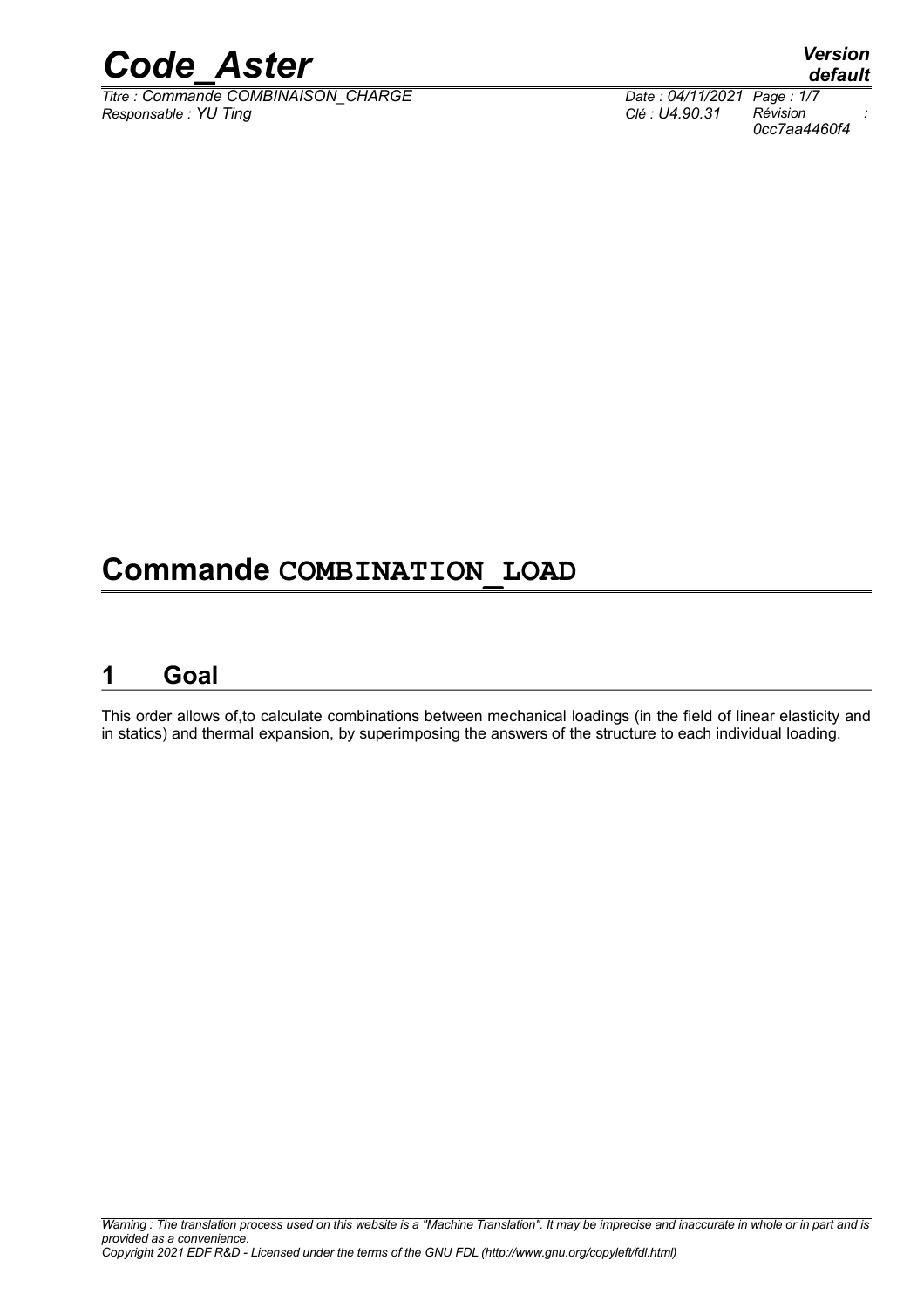*Titre : Commande COMBINAISON\_CHARGE Date : 04/11/2021 Page : 2/7 Responsable : YU Ting* 

## **2 Syntax**

*default*

*0cc7aa4460f4*

COMBINAISON\_CHARGE **(**

| ◊<br>◊<br>♦ | MODELE MECA<br>MODELE THER<br>CHAM MATER MECA =<br>CARA ELEM MECA<br>CARA ELEM THER<br><b>BLOCK</b><br>BLOC THER<br>EXCIT MECA<br>CHAR MECA<br>$\blacklozenge$ NOM CHAR | $=$<br>$=$<br>$\qquad \qquad =\qquad \qquad$<br>$=$ $\qquad$<br>$=$<br>$=$<br>$=$<br>$=$ | $\mathbb{M} \circ$ ,<br>mo ther,<br>chmat,<br>$=$ carac,<br>carac ther,<br>tank,<br>char2,<br>$-F$ (<br>CHari,<br>name,<br>$\,$ , $\,$ | [model]<br>[model]<br>[cham mater]<br>[cara elem]<br>[cara elem]<br>[char meca]<br>[char meca]<br>[char meca]<br>[K16] |
|-------------|-------------------------------------------------------------------------------------------------------------------------------------------------------------------------|------------------------------------------------------------------------------------------|----------------------------------------------------------------------------------------------------------------------------------------|------------------------------------------------------------------------------------------------------------------------|
| ♦           | EXCIT THER<br>CHAM MATER THER $=$<br>NOM CHAR                                                                                                                           | $=$<br>$=$                                                                               | F(<br>chmat ther,<br>nameHT,<br>$\,$ , $\,$                                                                                            | [cham mater]<br>[K16]                                                                                                  |
| ♦           | LIST INST THER =                                                                                                                                                        |                                                                                          | list,                                                                                                                                  | [lists1] / [list inst]                                                                                                 |
| ♦           | BEHAVIOR<br>$=$<br>$\bullet$ / ALL<br>/ GROUP MA                                                                                                                        | $=$                                                                                      | $\_^{\rm F}$<br>$'$ OUI',<br>g mail,<br>$=$                                                                                            | [l gr maille]                                                                                                          |
|             | $\Diamond$ RELATION                                                                                                                                                     | $=$                                                                                      | $\overline{V}$ 'ELAS',<br>/ 'MULTIFIBRE',<br>/ $'$ CABLE',<br>$\,$ ,                                                                   | [DEFECT]                                                                                                               |
|             | TABLE COEF                                                                                                                                                              | $=$                                                                                      | matable,                                                                                                                               | [table sdaster]                                                                                                        |
|             | CHAM RESU                                                                                                                                                               | $=$                                                                                      | $F$ (                                                                                                                                  |                                                                                                                        |
|             | NOM CHAM                                                                                                                                                                | $=$                                                                                      | chpsymbo,                                                                                                                              | [KN]                                                                                                                   |
|             | NOM CMP                                                                                                                                                                 | $=$                                                                                      | $1$ cmp,                                                                                                                               | $[1$ Kn]                                                                                                               |
|             |                                                                                                                                                                         |                                                                                          | $\,$ ,                                                                                                                                 |                                                                                                                        |
|             | TABLE RESU                                                                                                                                                              | $=$                                                                                      | F<br>$\sqrt{2}$                                                                                                                        |                                                                                                                        |
|             | ♦<br>UNIT<br>OPTION                                                                                                                                                     | $=$                                                                                      | links,<br>/ ' COEF COMB'<br>$=$                                                                                                        | [T]                                                                                                                    |
|             |                                                                                                                                                                         |                                                                                          | / $'$ CALC COMB',                                                                                                                      |                                                                                                                        |
|             |                                                                                                                                                                         |                                                                                          | / $'$ EXTREMA',                                                                                                                        |                                                                                                                        |
|             | $\blacklozenge$ TABLE                                                                                                                                                   |                                                                                          | tabresu,                                                                                                                               | [table sdaster]                                                                                                        |
|             | if OPTIONG = ' EXTREMA'                                                                                                                                                 |                                                                                          |                                                                                                                                        |                                                                                                                        |
|             | ♦<br>CRIT COMP                                                                                                                                                          |                                                                                          | / $'$ TOUT',<br>$=$                                                                                                                    | [DEFECT]                                                                                                               |
|             |                                                                                                                                                                         |                                                                                          | / $'MAXI',$                                                                                                                            |                                                                                                                        |
|             |                                                                                                                                                                         |                                                                                          | / ' MAXI ABS',                                                                                                                         |                                                                                                                        |
|             |                                                                                                                                                                         |                                                                                          | / $'MINI'$ ,                                                                                                                           |                                                                                                                        |
|             |                                                                                                                                                                         |                                                                                          | / 'MINI ABS',<br>$\,$ ,                                                                                                                |                                                                                                                        |
| ♦           | IMPRESSION =                                                                                                                                                            |                                                                                          | / 'NON' ,                                                                                                                              | [DEFECT]                                                                                                               |
|             |                                                                                                                                                                         |                                                                                          | / $'YES'$ ,                                                                                                                            |                                                                                                                        |
|             | if IMPRESSION = 'YES'                                                                                                                                                   |                                                                                          |                                                                                                                                        |                                                                                                                        |
| ٠           | UNIT                                                                                                                                                                    |                                                                                          | $=$ links med,                                                                                                                         | $[\begin{array}{cc} \texttt{I} \end{array}]$                                                                           |

*Warning : The translation process used on this website is a "Machine Translation". It may be imprecise and inaccurate in whole or in part and is provided as a convenience. Copyright 2021 EDF R&D - Licensed under the terms of the GNU FDL (http://www.gnu.org/copyleft/fdl.html)*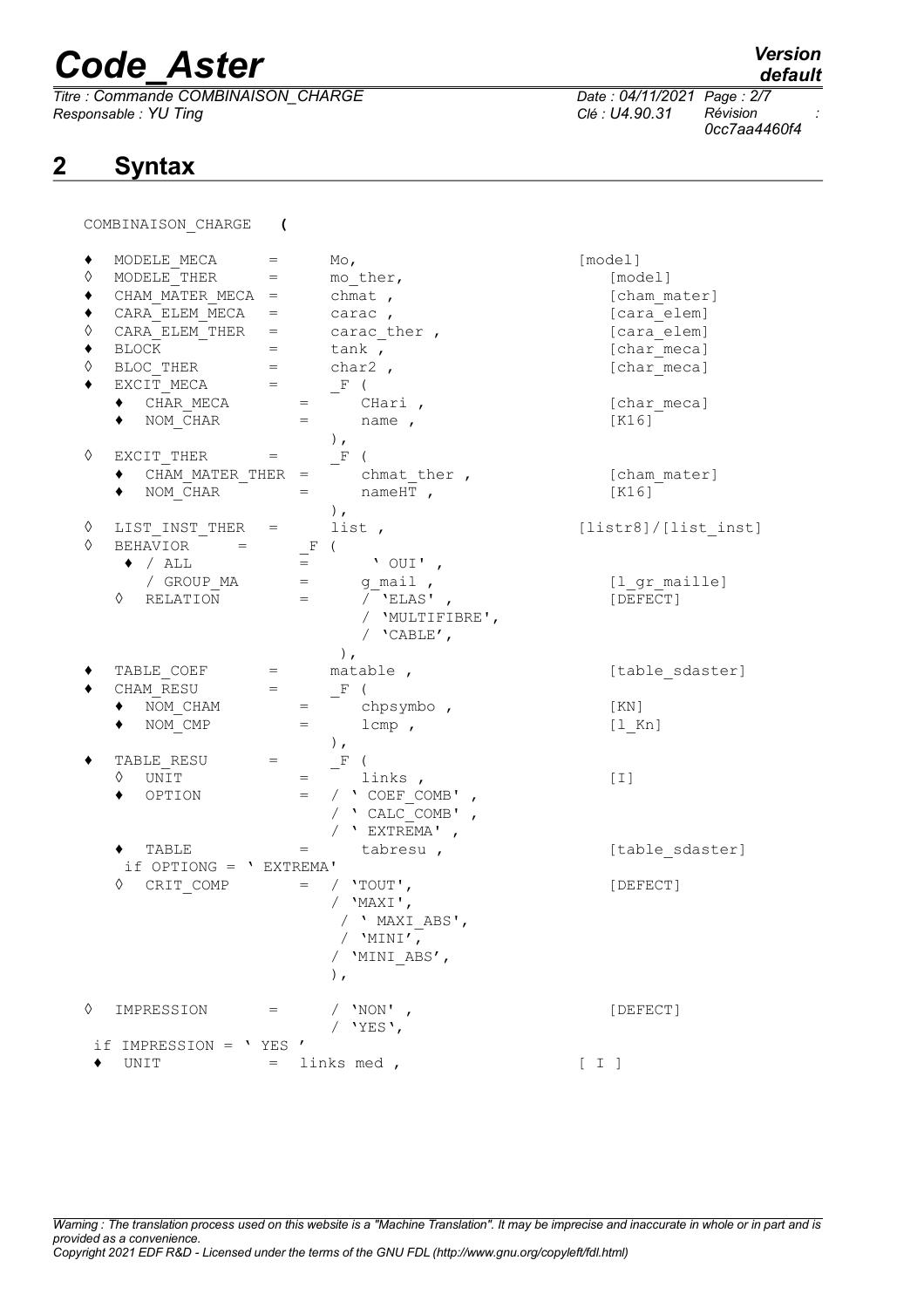*Titre : Commande COMBINAISON\_CHARGE Date : 04/11/2021 Page : 3/7 Responsable : YU Ting Clé : U4.90.31 Révision :*

*0cc7aa4460f4*

### **3 Principle**

The order makes it possible to calculate the combinations of the mechanical loadings and thermics by superimposing the results linearly ofS loadingS individual, with elements in 3D and most elements of structure: DKT, COQUE 3D, BAR, 2D BARRE, POU D T/E/EM/TGM, MEMBRANE, GRILLE MEMBRANE/EXCENTRE, DIS T/TR, CABLE.

Mechanical loadings pouvant to be taken into account by COMBINAISON CHARGE are the following :

- Voluminal effort
- Nodal effort
- Effort distributed
- Variable pressure in space
- Imposed displacements

loadingS thermicsS taken into account correspond to thermal dilation, via a field of the type cham mater exit  $of$ AFFE\_MATERIAL / AFFE\_VARC by affecting a field of temperature or a structure of data of the type sd resultat (several fields of temperature with a list of the moments).

With each thermal loading in the order, one calculates mechanical results with MECA STATIQUE or STAT\_NON\_LINE, and one creates two fields of envelope, maximum and minimal, in order to superimpose with the results of other loadings in the combinations.

Note:

The thermal calculation of the elements MEMBRANE beT approximated by elements DKT.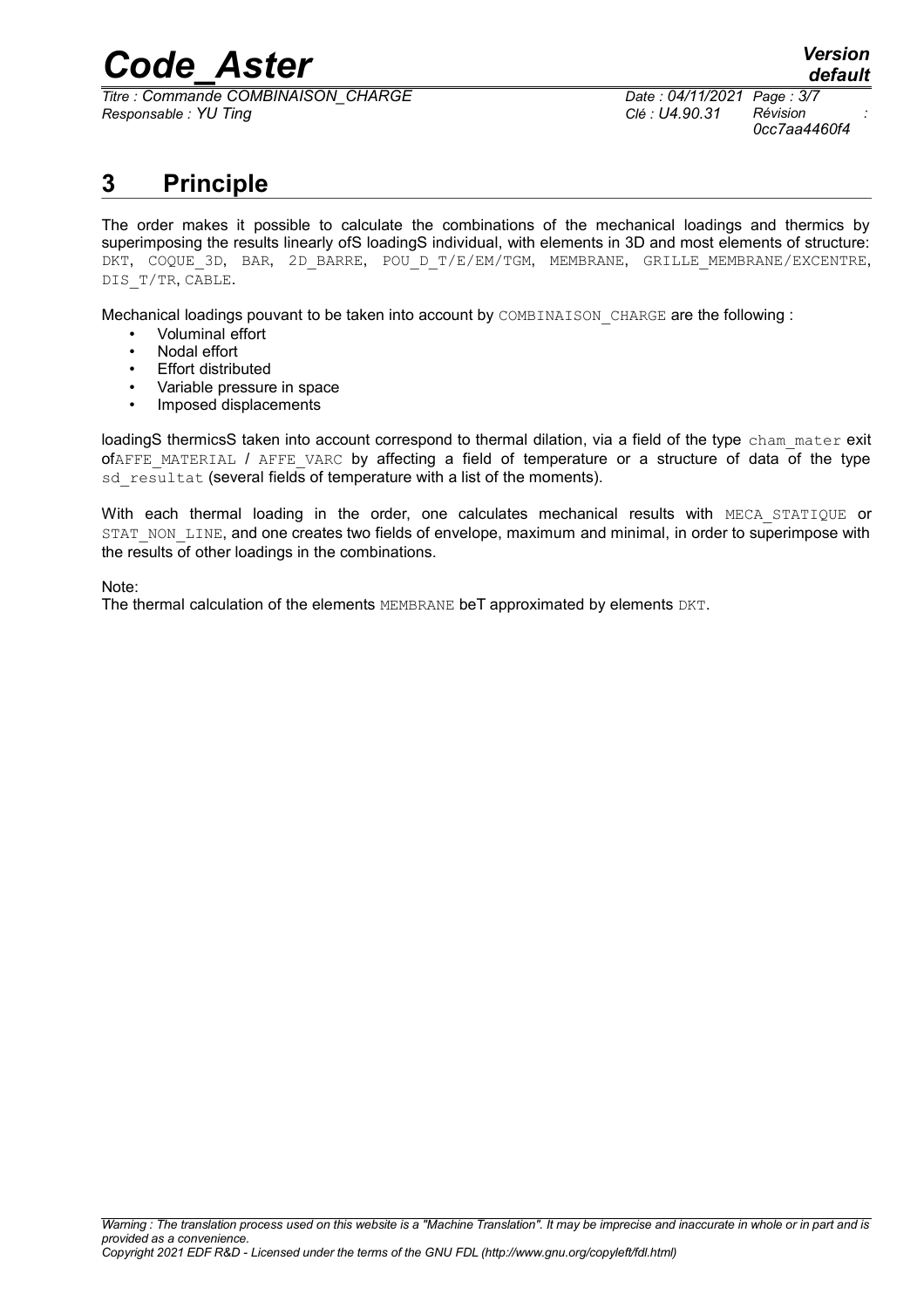*Titre : Commande COMBINAISON\_CHARGE Date : 04/11/2021 Page : 4/7 Responsable : YU Ting Clé : U4.90.31 Révision :*

### **4 Operands**

#### **4.1 Operand MODELE\_MECA/CHAM\_MATER\_MECA/CARA\_ELEM\_MECA**

♦ MODELE\_MECA = Mo

Name of model for mechanical calculations.

CHAM\_MATER\_MECA = chmat

Name of the affected material field on the model Mo.

 $CARA$  ELEM MECA = carac

Name of the characteristics (carac) elements of structure (hull, beam, pipe, bar, cable, elements discrete, etc) affected on the model Mo. This keyword is obligatory: it is supposed that this order is always used with elements of structure.

#### **4.2 Operand BLOCK**

 $BLOCK = tank$ ,

Name of the mechanical loading to block the rigid movement of body of the structure. This loading will be present for all the combinations.

#### **4.3 Operand MODELE\_THER / CARA\_ELEM\_THER/ BLOC\_THER**

These three keyword are optional and they are necessary only when there exist thermal loadings for elements of structure MEMBRANE. Indeed elements MEMBRANE are not compatible with the variables of order. The order thus proposes to make an approximation by replacing them by elements DKT pour thermal loadings. Consequently, calculation requires a new mechanical model, where  $DKT$  replace MEMBRANE, as well as characteristics of the elements and the loading of blocking assigned to this model.

◊ MODELE\_THER = mo\_ther ,

Name of model *mechanics* for calculations with DKT to replace them MEMBRANE.

◊ CARA\_ELEM\_THER = carac\_ther ,

Name of the characteristics (carac) elements of structure affected on the model mo ther.

◊ BLOCK\_THER = chaR2 ,

Name loading *mechanics* to block the rigid movement of body.

#### **4.4 Keyword EXCIT\_MECA**

EXCIT MECA =  $F$  (),

This keyword factor makes it possible to describe with each occurrence a mechanical loading and its name in the table of the coefficients (see [§4.6\)](#page-4-0).

#### **4.4.1 Operands CHAR\_MECA**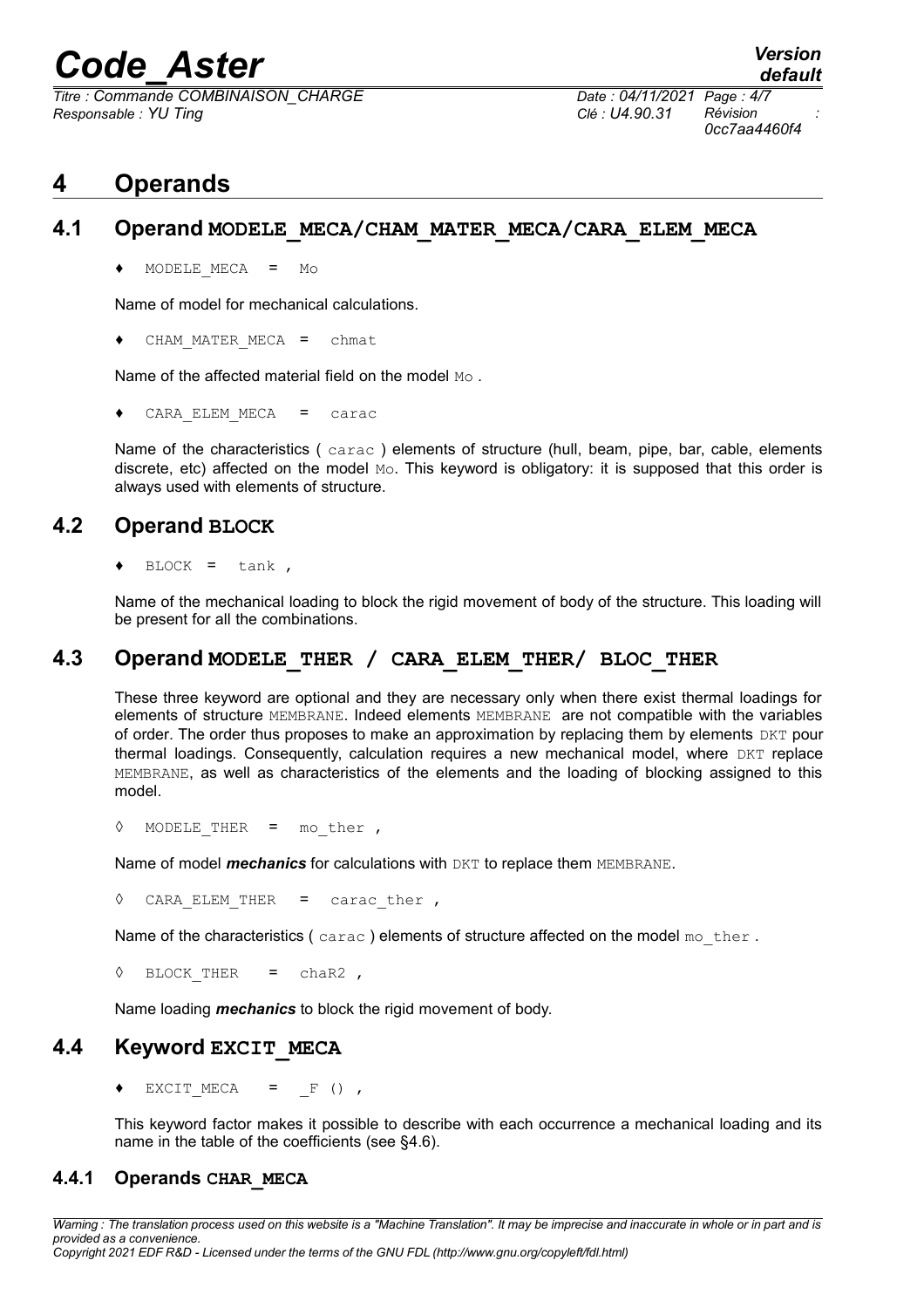*Titre : Commande COMBINAISON\_CHARGE Date : 04/11/2021 Page : 5/7 Responsable : YU Ting Clé : U4.90.31 Révision :*

*0cc7aa4460f4*

*default*

♦ CHAR\_MECA = chari ,

chari is Chargement mechanical individual coming from the order AFFE CHAR MECA for the combinations.

#### **4.4.2 Operands NOM\_CHAR**

♦ NOM\_CHAR = name ,

Name of the loading. It must be coherent with the name indicated in the table of the coefficients (see § [4.6](#page-4-0) ).

#### **4.5 Keyword EXCIT\_THER**

 $\Diamond$  EXCIT\_THER =  $_F$  (),

This keyword factor makes it possible to describe with each occurrence a thermal loading, and possibly its name in the table of the coefficients.

The thermal loadings are taken into account under format DE cham mater while affecting one or more fields of temperature (AFFE\_VARC).

#### **4.5.1 Operands CHAM\_MATER\_THER**

♦ CHAM\_MATER\_THER = CHmat\_ther ,

Name of the material field to affect thermal loadings.

#### **Caution:**

CHmat ther comes from the order AFFE\_MATERIAU but ON requires to make the assignment on grid and not it model, because thermal calculation can use two models different when there are thermal loadings for MEMBRANE.

#### **4.5.2 Operands NOM\_CHAR**

♦ NOM\_CHAR = nameHT ,

Name of the loading. It must be coherent with the name indicated in the table of the coefficients.

#### **4.6 Operand TABLE\_COEFF**

<span id="page-4-0"></span>♦ TABLE\_COEF = matable ,

Name table with the coefficients of the combinations for all them loadingS. Each column must represent a loading with a name, which is coherent with the name indicated in EXCIT\_MECA/ EXCIT\_THER. The table can contain more loadings than those in calculation.

Each line must represent a combination. Each coefficient will be used to multiply the loading in the corresponding combination.

#### **4.7 Operand LIST\_INST\_THER**

◊ LIST\_INST\_THER = list ,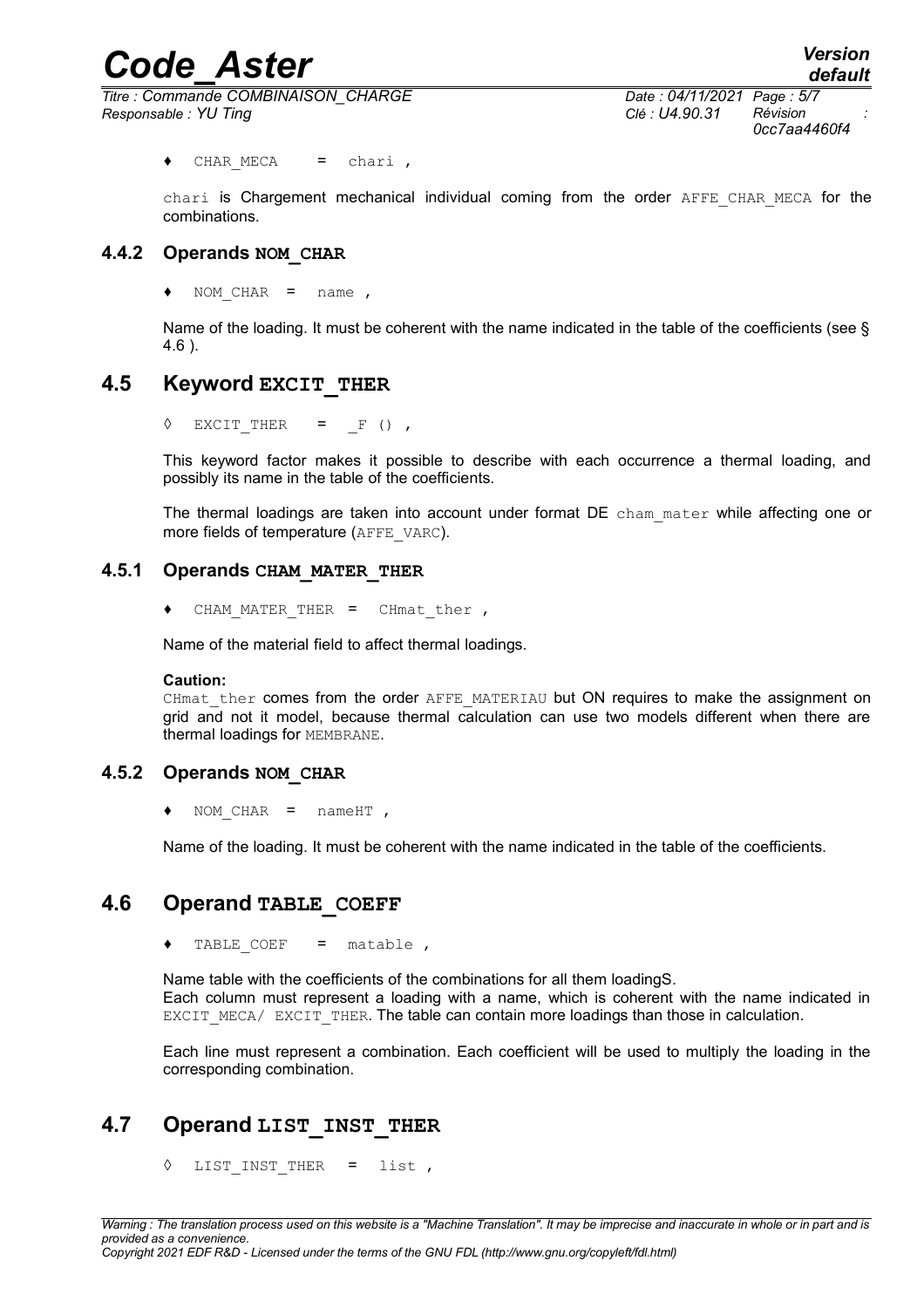*Titre : Commande COMBINAISON\_CHARGE Date : 04/11/2021 Page : 6/7 Responsable : YU Ting Clé : U4.90.31 Révision :*

*default*

This operand makes it possible to define a list of moments for the thermal loadings. It is necessary at the time of the presence of the thermal loadings.

#### **4.8 Keyword BEHAVIOR**

 $\Diamond$  BEHAVIOR = F (),

This keyword factor makes it possible to define the relation for specific elements. By default, ELAS for all the structure.

Although calculations of the combinations are in the elastic range, of the elements need to define explicitly specific relations:

- MULTIFIBRE for modelings POU D\_TGM, POU\_D\_EM
- CABLE for modeling CABLE

#### **4.8.1 Operands ALL/GROUP\_MA**

```
\Diamond / ALL = ' OUI'
/ GROUPE MA = q mail,
```
That makes it possible to specify the elements to affect for the behavior.

#### **4.8.2 Operands RELATION**

♦ RELATION = 'ELAS' / 'MULTIFIBRE'/'CABLE'

Relation for the elements. Prear defect all is elastic.

#### **4.9 Keyword CHAM\_RESU**

 $\bullet$  CHAM RESU = F (),

This keyword factor makes it possible to define the fields and the components desired for postprocessings.

#### **4.9.1 Operands NOM\_CHAM**

♦ NOM\_CHAM = CHpsymbo ,

Name of the field desired for postprocessings.

#### **4.9.2 Operands NOM\_CMP**

♦ NOM\_CMP = lcmp ,

List of the names of the components of the field chpsymbo wished. It is obligatory because the components of certain fields are different for the elements of structure.

#### **4.10 Operand TABLE\_RESU**

 $\triangleleft$  TABLE RESU = F (),

This keyword factor makes it possible to define the tables of postprocessings and to print them.

#### **4.10.1 Operands TABLE**